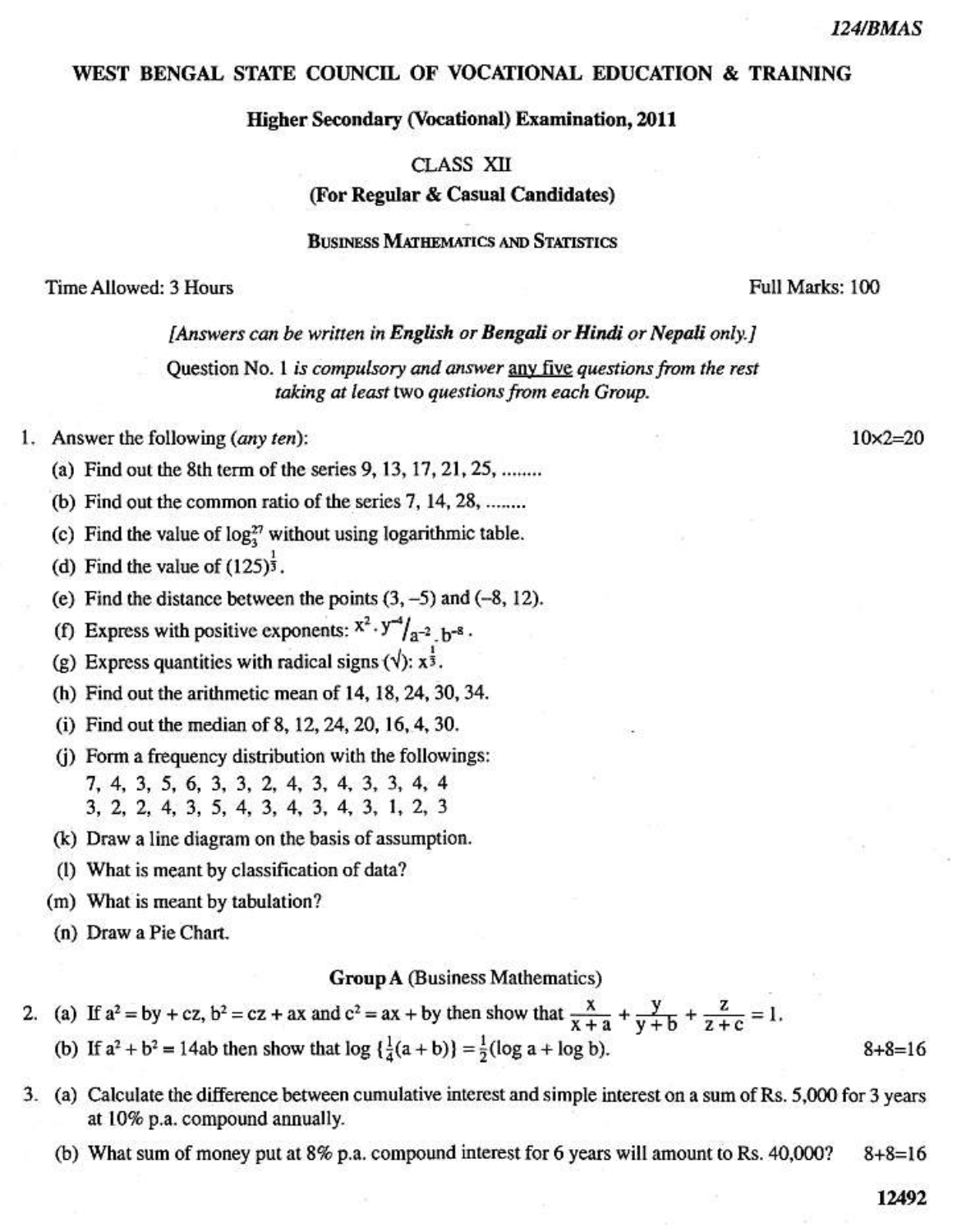- 4. (a) Write down the equation of a straight line which passes through (a, b) and (b, 0).
	- (b) Write down the equation of straight line which passing through (8, 4) having a slope 5.  $8 + 8 = 16$
- (a) Simplify:  $\frac{2^{m+1} \cdot 3^{2m-n} \cdot 5^{m+n} \cdot 6^n}{15^m \cdot 10^{n+2} \cdot 6^m}$ . 5.
	- (b) For a G.P. series if the sum and the product of the first 3 terms are 26 and 216 respectively, then what is the series?

Solve:  $\log_{10}^{\pi} + \log_{10}^{(\pi - 15)} = 2$ .

#### **Group B** (Business Statistics)

Or.

- 6. (a) What do you mean by statistics?
	- (b) Explain with illustration the use of statistics in business and industry.
- 7. (a) Draw Histogram, frequency polygon from the following frequency distribution:
	- $0 20$  $21 - 40$  $41 - 60$ 61-80 81-100 Wages $(Rs.)$ : 12 20 15 5 frequency 8
	- (b) Construct a Pie Chart for the following data. Data on proposed outlay during a Five Year Plan of a Government:

| Items           | Agriculture | Industries &<br>Minerals | Irrigation &<br>Power | Education |              |
|-----------------|-------------|--------------------------|-----------------------|-----------|--------------|
| Rs. (in crores) | 1,200       | 900                      | 1,600                 | 800       | $8 + 8 = 16$ |

8. Find the mean and median from the table:

| Class Limits: | 0-10 11-20 21-30 31-40 41-50 |  |  |              |
|---------------|------------------------------|--|--|--------------|
| frequency :   |                              |  |  | $8 + 8 = 16$ |

9. (a) Find out the mode of the frequency distribution given below:

| Class Limits: | 1-50 |    | 51-100 101-150 151-200 201-250 |     |    |
|---------------|------|----|--------------------------------|-----|----|
| frequency :   | -10  | 25 | 40                             | 15. | 10 |

(b) What is chance of picking a spade or an ace not a spade from a pack of 52 cards?  $8 + 8 = 16$ 

10. (a) From a bag containing 7 white and 5 red balls, 4 balls are drawn at random. What is the probability that they are all red?

(b) If a coin is tossed, what is chance of a 'Tail'? If three coins are tossed, find the chance that they are all  $8 + 8 = 16$ 'Tails'.

 $8 + 8 = 16$ 

 $8 + 8 = 16$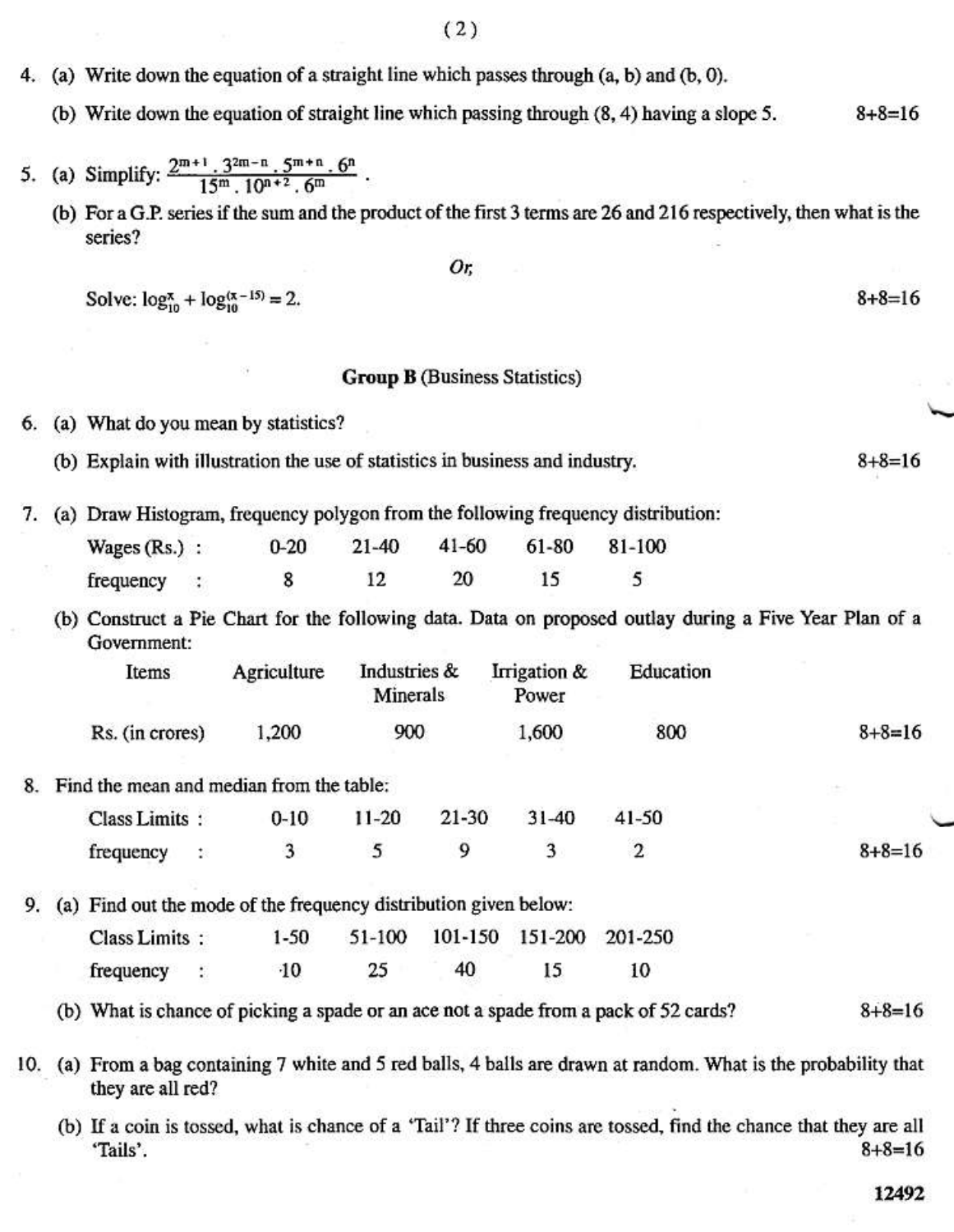## $(3)$

## [Bengali Version]

[কেবলমাত্র বাংলা অথবা ইংরাজী অথবা হিন্দি অথবা নেপালীতে উত্তর লেখা যাবে।]

প্রথম প্রশ্নটি আবশ্যিক এবং প্রত্যেক বিভাগ থেকে কমপক্ষে দুটি প্রশ্ন নিয়ে মোট পাঁচটি প্রশ্নের উত্তর দাও।

১। নীচের প্রশ্নগুলির উত্তর দাও (যে কোন দশটি) ঃ

(ক) 9, 13, 17, 21, 25, ........ এই প্রগতিটির ৮ম পদ নির্ণয় কর।

(খ) 7, 14, 28, ........ এই প্রগতিটির common ratio নির্ণয় কর।

(গ)  $log_2^{27}$  এর মান নির্ণয় কর (log table ছাড়া)।

(ঘ)  $(125)^{\frac{1}{3}}$ এর মান নির্ণয় কর।

(ঙ) (3, -5) এবং (-8, 12) বিন্দুযুগলের মধ্যবর্তী দূরত্ব নির্ণয় কর।

(চ) ধনাত্মক সূচকে প্রকাশ কর ঃ  $X^2 \cdot Y^4 / _{2}^2$  <sub>h</sub>-ঃ.

(ছ) চিহ্নের সাহায্যে ( $\sqrt{ }$ ) প্রকাশ কর ঃ  $x^{\frac{1}{3}}$ .

(জ) 14, 18, 24, 30, 34-এর যৌগিক মধ্যক নির্ণয় কর।

(ঝ) 8, 12, 24, 20, 16, 4, 30 এদের মধ্যমা নির্ণয় কর।

(এঃ) নিম্নলিখিত সংখ্যার frequency নির্ণয় কর ঃ 7, 4, 3, 5, 6, 3, 3, 2, 4, 3, 4, 3, 3, 4, 4 3, 2, 2, 4, 3, 5, 4, 3, 4, 3, 4, 3, 1, 2, 3

(ট) অনুমান ভিত্তিক এক রেখাচিত্র অঙ্কন কর।

ঠে) তথ্যের শ্রেণীবিভাজন বলতে কি বোঝ?

(ড) Tabulation বলতে কি বোঝ?

(ঢ) পাই চিত্র অঙ্কন কর।

ক বিভাগ (Business Mathematics)

| ২। (ক) যদি $a^2 = by + cz$ , $b^2 = cz + ax$ এবং $c^2 = ax + by$ হয় তবে দেখাও যে $\frac{x}{x+a} + \frac{y}{y+b} + \frac{z}{z+c} = 1$ . |             |
|-----------------------------------------------------------------------------------------------------------------------------------------|-------------|
| (খ) যদি $a^2 + b^2 = 14ab$ হয় তবে দেখাও যে log $\left(\frac{1}{4}(a + b)\right) = \frac{1}{2}(\log a + \log b)$ .                      | $b + b = b$ |

৩। (ক) বার্ষিক 10 টাকা হারে 3 বছরের জন্য নিয়োজিত 5,000 টাকার সরল ও চক্রবৃদ্ধি সুদের অন্তর নির্ণয় কর।

(খ) বার্ষিক 8% চক্রবৃদ্ধি হার সুদে কত টাকা 6 বছরে সুদে-আসলে 40,000 টাকা হবে?

৪। (ক) (a, b) এবং (b, 0) বিন্দুগামী সরলরেখার সমীকরণ নির্ণয় কর।

(খ) যে সরলরেখাটি (8, 4) বিন্দু দিয়া যায় এবং যার নতিমাত্রা বা প্রবণতা 5 তার সমীকরণ নির্ণয় কর।

**20x5=50** 

 $U = d+d$ 

৮+৮=১৬